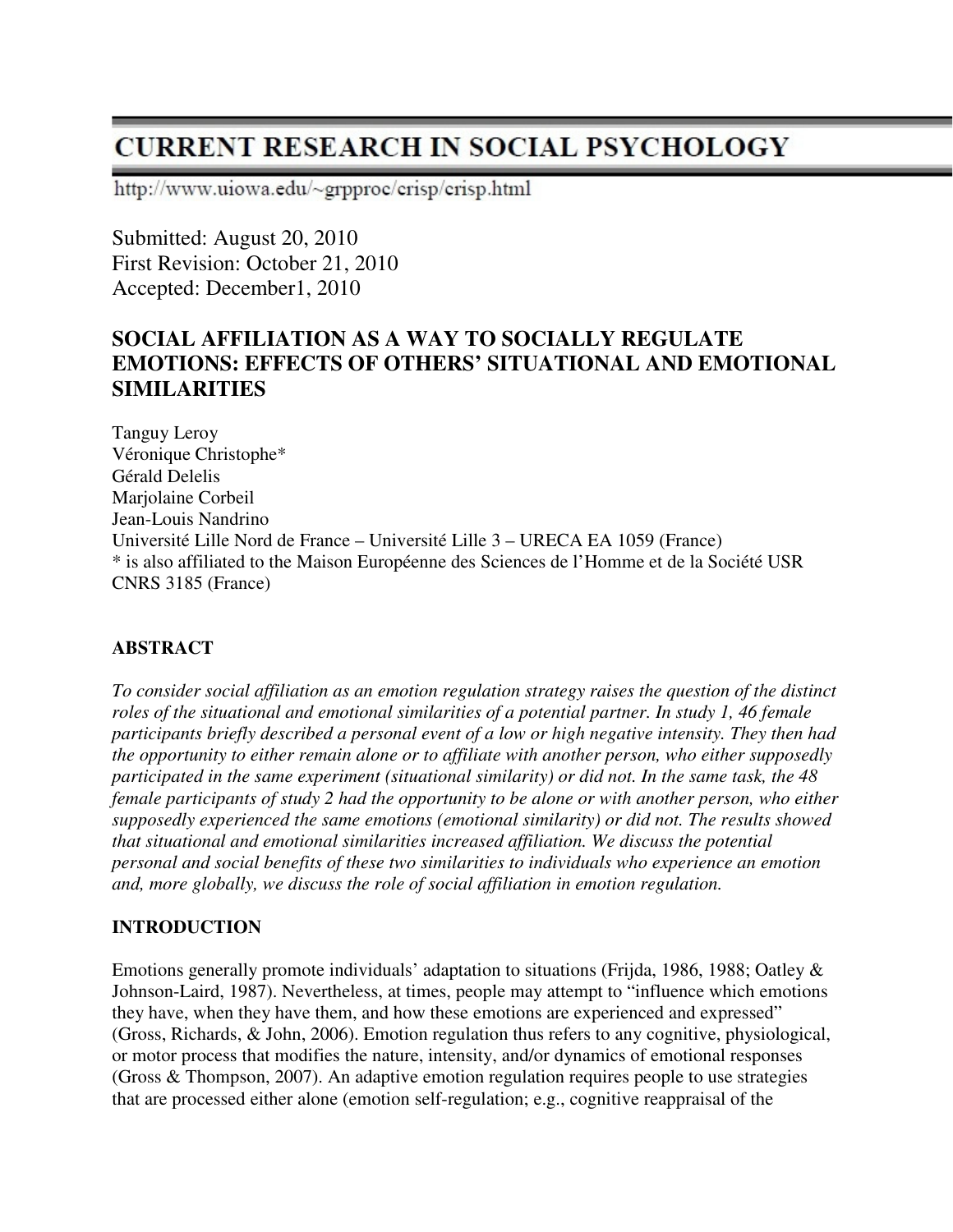situation, breath control) or during social interactions (social emotion regulation; e.g., social comparison, mutual distraction).

Social emotion regulation strategies may be carried out only when people get in contact with another individual, that is, when they affiliate. Any social approach behavior that allows for the initiation or maintenance of social interactions can be considered an affiliative behavior. Social affiliation thus refers to behaviors such as the reduction in the physical distance from others, postural orientation towards others, looks at others, and any verbal or non-verbal behaviors (facial expressions, gestures) that initiate or maintain visual, physical, and/or verbal contact with another (see Cottrell & Epley, 1977; Delelis, 2002; Kulik & Mahler, 2000). The notion that social affiliation may be involved in emotion regulation appeared in Schachter's seminal work (1959) on the motives of social affiliation in anxiety-producing situations. What remains unclear is how, and under what conditions social affiliation contributes to emotion regulation.

For a given individual, the psychological and emotional consequences of social interactions may differ according to the affiliation partner, and as a result of the satisfaction or dissatisfaction felt during the present or a past social interaction (Christophe & Di Giacomo, 2003). It is thus of interest to understand the social determinants that govern individuals' choice of whether or not to affiliate when they experience emotional situations. Addressing this issue should inform us about the interpersonal emotion regulation strategies that people may employ – in addition to selfregulation strategies – to cope with challenging situations.

According to Rofé's utility theory (1984), individuals affiliate when they perceive that this behavior is more beneficial than detrimental, depending upon their own characteristics, those of the situation, and those of their potential target of affiliation. The choice of an affiliation partner is not due to chance (Delelis, 2004; Derlega, Harris, & Chaikin, 1973) but depends on many individual (e.g., behavioral tendency to use others as a support for coping activities; social learning), social (e.g., good or bad social models, but also identity, link and status of others who are possible targets of affiliation), emotional (e.g., valence, intensity, order) and situational determinants.

Among the benefits people receive from social affiliation, one may be the opportunity it provides to use interpersonal emotion regulation strategies to cope with challenging events. First, contacting another individual may allow mutual distraction (Schachter, 1959), that is, the focus of one's attention on anything but the emotional situation. From this point of view, individuals who desire distraction should prefer to affiliate with a partner who does not face the same emotional situation *(situational dissimilarity)*. Second, uncertainty about a situation induces stress: social affiliation partners may enable individuals to regulate this stress by clarifying the ambiguous and stressful situation. A cognitive clarification of the situation (Kulik & Mahler, 2000) may result from the exchange of information about the situation. Contrary to distraction, the cognitive clarification is more efficient when the partner is facing or has faced a similar situation *(situational similarity)*. Third, when individuals face an ambiguous and threatening situation, they may feel an undifferentiated emotional activation that must be interpreted so as to verify whether it is appropriate to the situation (see Schachter, 1964). Then, according to Schachter (1959, see also Festinger, 1954), the individuals attempt to end their emotional uncertainty by affiliating and comparing their emotions with peers who are experiencing a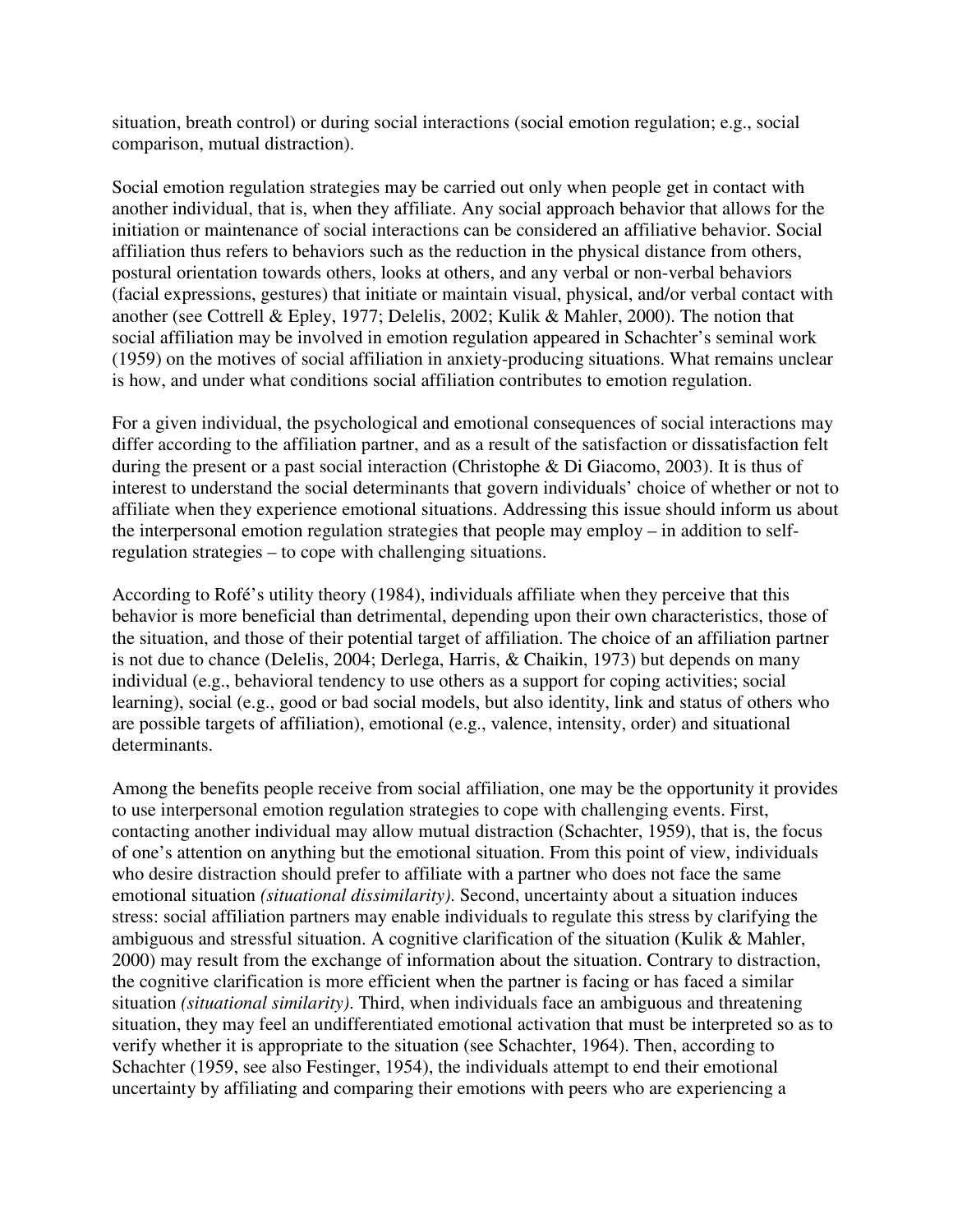similar emotional plight, that is, who seem to be in a similar situation *(situational similarity)* and to have similar emotional responses *(emotional similarity)*.

Schachter (1959) confirmed the situational similarity hypothesis. However, others have shown that the nature and characteristics of the emotion at hand and the specific emotional activation can have quite opposite consequences on the immediate affiliative tendency (see Cottrell  $\&$ Epley, 1977; Delelis, 2002; Sarnoff & Zimbardo, 1961; Teichman, 1973).

Moreover, although they have been largely intertwined in the literature, situational similarity and emotional similarity are not perfectly dependent on each other. One cannot expect people in the same situation to experience similar emotions as environmental and social contingencies, as well as social learning, shape the emotional reactions to a stimulus (Delelis, 2002; Gross & John, 2003; Lazarus, 1991; Rofé, 1984). As a consequence, situational similarity does not systematically involve emotional similarity. Moreover, others' emotional similarity helps to specify their situational similarity, but it is informative only when the situational similarity is genuine. Yet, few tests of the emotional similarity hypothesis have been conducted and their results remain unclear.

Accordingly, the aim of the present studies is to distinctly assess the effects of situational and emotional similarities on social affiliation in a negative emotional situation. We first predict that emotion will increase individuals' affiliative tendency because of their need to socially regulate the induced emotion (studies  $1 \& 2$ ). Second, we postulate that the situational similarity of a potential affiliation target will also increase affiliation tendencies in an emotional situation because of the emotion regulation benefits people may receive from exchanging information about the situation (study 1). Finally, according to Schachter's theory of emotional social comparison (1959), we expect an individual's affiliation tendencies to increase when the potential partner displays emotional similarity in a similar emotional situation (study 2).

## **STUDY 1: IMPACT OF A PARTNER'S SITUATIONAL SIMILARITY ON SOCIAL AFFILIATION**

#### **Participants**

Forty-six unpaid female students (aged 17 to 31 years,  $M = 20.0$ ,  $SD = 2.3$ ) volunteered to participate in this study. They were recruited in the hall and cafeteria of the university and were randomly assigned to one of the four experimental conditions of the study (low *vs.* high emotional narrative x situational similarity *vs.* dissimilarity of the potential affiliation target).

#### **Procedure**

A female psychologist experimenter met the participants in the laboratory. The fictitious aim of the study was to examine the transmission modes of communication in the media. The research was presented as being conducted in two parts; the first one consisted of a five-minute personal narrative. The experimenter instructed participants to retrieve from their memories and briefly describe an event of high (a personal, recent and upsetting emotional event) or low (a typical and neutral day at the university) emotional intensity. In line with other studies (Zech & Rimé, 2005),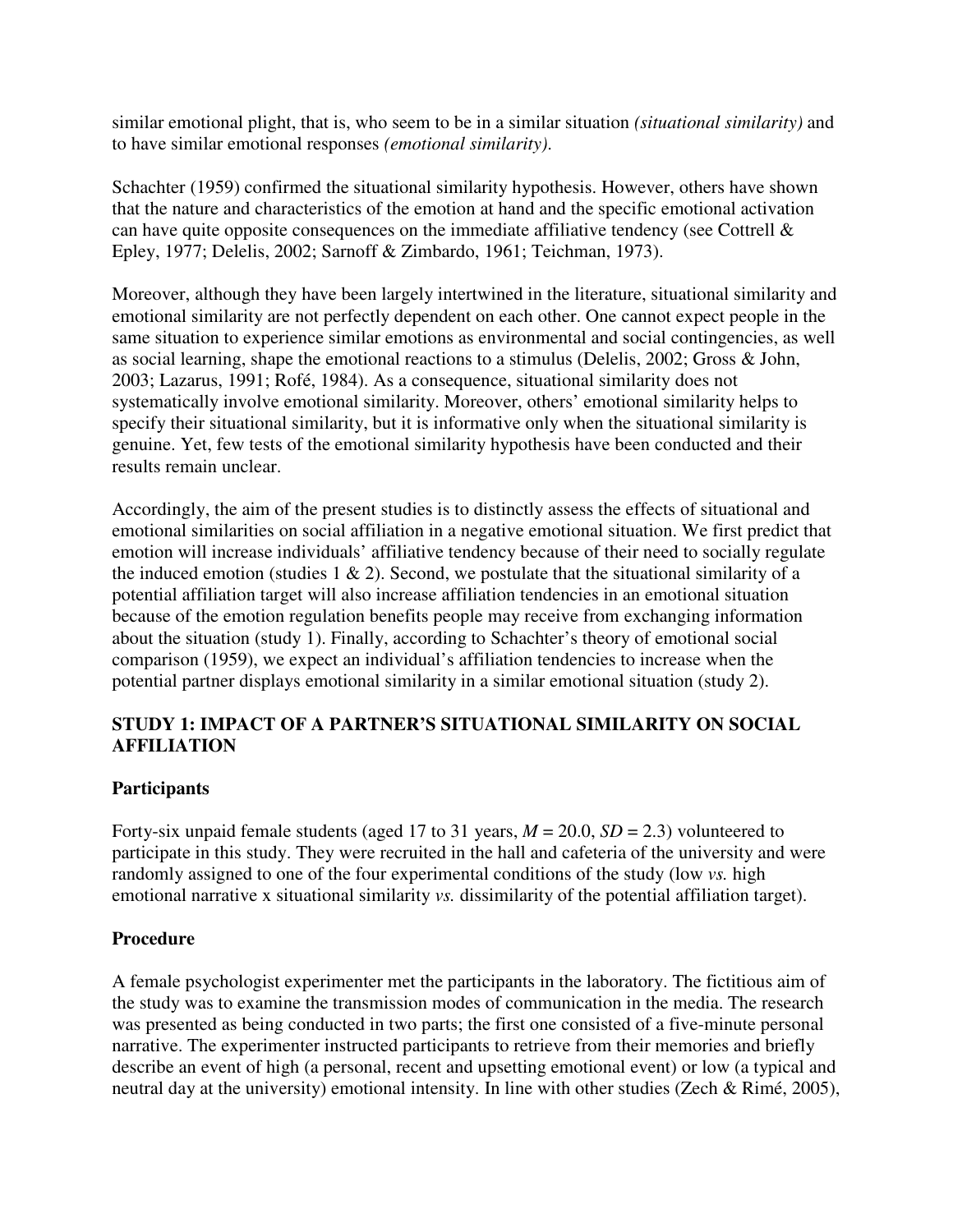the first condition has been found to induce more disturbance, sadness, anger, shame, embarrassment and less amusement than the second condition (Leroy, Delelis, Corbeil, Nandrino, & Christophe, 2005). After their narrative, participants were told that, for material reasons, they had to wait for a few minutes in an adjacent room before the second part of the study. They were informed that another female student was waiting in one of the available rooms and that she was confronted with either a similar (taking part in the same experiment) or a dissimilar situation (waiting for an appointment with a professor). No additional information was provided about this potential affiliation target. Participants then stated whether they preferred to wait for five minutes alone in another room or in the company of this person (affiliation tendency).

## **Results**

The proportion of participants who chose to affiliate did not depend on whether the emotional situation was high (52.2%,  $n = 12$ ) or low in intensity (56.5%,  $n = 13$ ),  $F(1,42) < 1$ . However, in accordance with the situational similarity hypothesis, participants affiliated more often in the similar (75.0%,  $n = 18$ ) than in the dissimilar situation condition (31.8%,  $n = 7$ ),  $F(1, 42) = 9.71$  $(p < .01)$ . The effect of situational similarity did not differ by the emotional intensity of the narrative,  $F(1, 42) < 1$ .

## **STUDY 2: IMPACT OF A PARTNER'S EMOTIONAL SIMILARITY ON SOCIAL AFFILIATION**

## **Participants**

Forty-eight unpaid female students (aged 18 to 32 years, *M* = 19.6, *SD* = 2.3) volunteered to participate in this study. Similar to study 1, they were recruited in the hall and cafeteria of the university and were randomly assigned to one of the four experimental conditions (low *vs.* high emotional narrative x emotional similarity *vs.* dissimilarity of the potential affiliation target).

## **Procedure and Material**

The procedure was identical to that of study 1, except that electrodes were placed on the participants' hands at the beginning of the experiment, supposedly to measure their emotional responses during a communication activity. These electrodes helped us to manipulate the supposed emotional similarity of the participants: after the narrative, the experimenter printed a document that showed the participants' emotional reactions during their narrative. Then, the participants were informed that another female student was waiting in the next room, that she had already participated in the first part of the study, and that, according to the physiological recordings, she had felt emotions during her own narrative that were either similar or dissimilar to those of the participant. Similar to study 1, the participants who preferred to wait in the company of this peer rather than alone were considered to affiliate.

## **Results**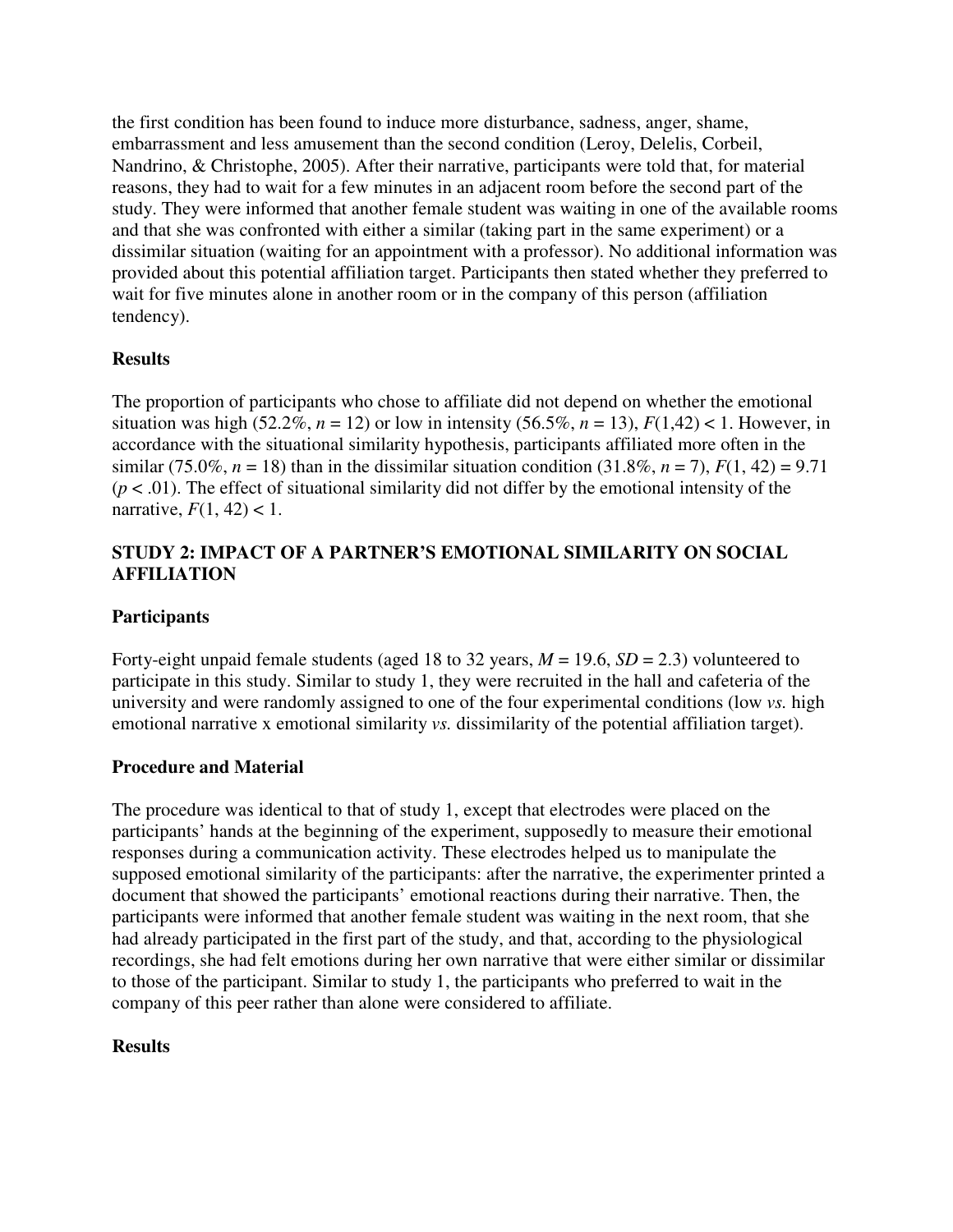The participants did not choose to affiliate more often in the high (75.0%,  $n = 18$ ) than in the low intensity emotional situation (79.2%,  $n = 19$ ),  $F(1,44) < 1$ . Moreover, the participants who had the possibility to wait in the company of another person who was in a similar emotional state affiliated more often  $(87.5\%, n = 21)$  than those who could wait with someone who was in a dissimilar emotional state (66.7%,  $n = 16$ ),  $F(1, 44) = 2.89$  ( $p < .05$ ). Finally, the effect of emotional similarity did not differ by the intensity of the emotional situation,  $F(1, 44) < 1$ .

## **GENERAL DISCUSSION**

We first hypothesized that intense emotional narratives would increase participants' affiliative tendencies (Buck & Parke, 1972; Darley, 1966) because social affiliation offers the opportunity to implement social emotion regulation strategies. Surprisingly, the participants' affiliative tendency was not modified by the emotional intensity of the narrative in either of the two studies. This result reminds that the effect of emotional intensity on social affiliation described in a great deal of literature is not systematic and strongly depends on the characteristics of the emotional situation. Indeed, previous studies have found that intense emotional situations sometimes decrease the likeliness of affiliation but in most of the cases, increase it (Gump & Kulik, 1997; Latané & Wheeler, 1966; Schachter, 1959; for a review, see Delelis, 2002). At least two complementary explanations of the results of the current studies can be suggested.

First, emotions, emotion regulation strategies and *motives* to affiliate likely depend on whether they take place before (proactive affiliation/regulation) or after an emotional situation (reactive affiliation/regulation). For example, before the event, people may seek (proactive) cognitive clarification of the situation whereas after the event, they may be more likely to seek (reactive) social sharing of their emotions (so as to receive social support, reassurance, valorization, etc.). In our two studies, the lack of information about the fictitious second part of the research may have been a stressor that impacted the choice to affiliate more than the emotions induced by the narratives themselves. Since this stressor was the same for all of the participants, regardless of how emotionally intense their narrative had been, the *need* for proactive emotion regulation (so, affiliative tendencies) may have been the same for all participants. This would explain the lack of effect of the emotional intensity of the narratives. This interpretation raises the point of a possible interference between proactive and reactive emotion regulation processes, the former appearing to be more decisive for immediate adaptive functioning than the latter. This issue must be investigated further as it may be a particularly interesting way to understand emotion regulation processes.

Second, contrary to classical studies, emotions induced in our studies were endogenous (they had a psychological, internal origin: personal self-report in link with a personal event) rather than exogenous (external origin such as electric shocks, reduced blood pressure, painful injection). Methods for regulating endogenous emotions may not be the same as methods for regulating exogenous emotions. Indeed, one may assume that, because of their internal origin, endogenous emotions may lead people to implement more self-focused self-regulation strategies. On the contrary, as their origin can be witnessed by others, exogenous emotions may more likely lead to the use of externally/socially focused interpersonal regulation strategies. Emotional intensity may thus have less of an effect on social emotion regulation processes (so, on social affiliation) when emotions are endogenous rather than exogenous.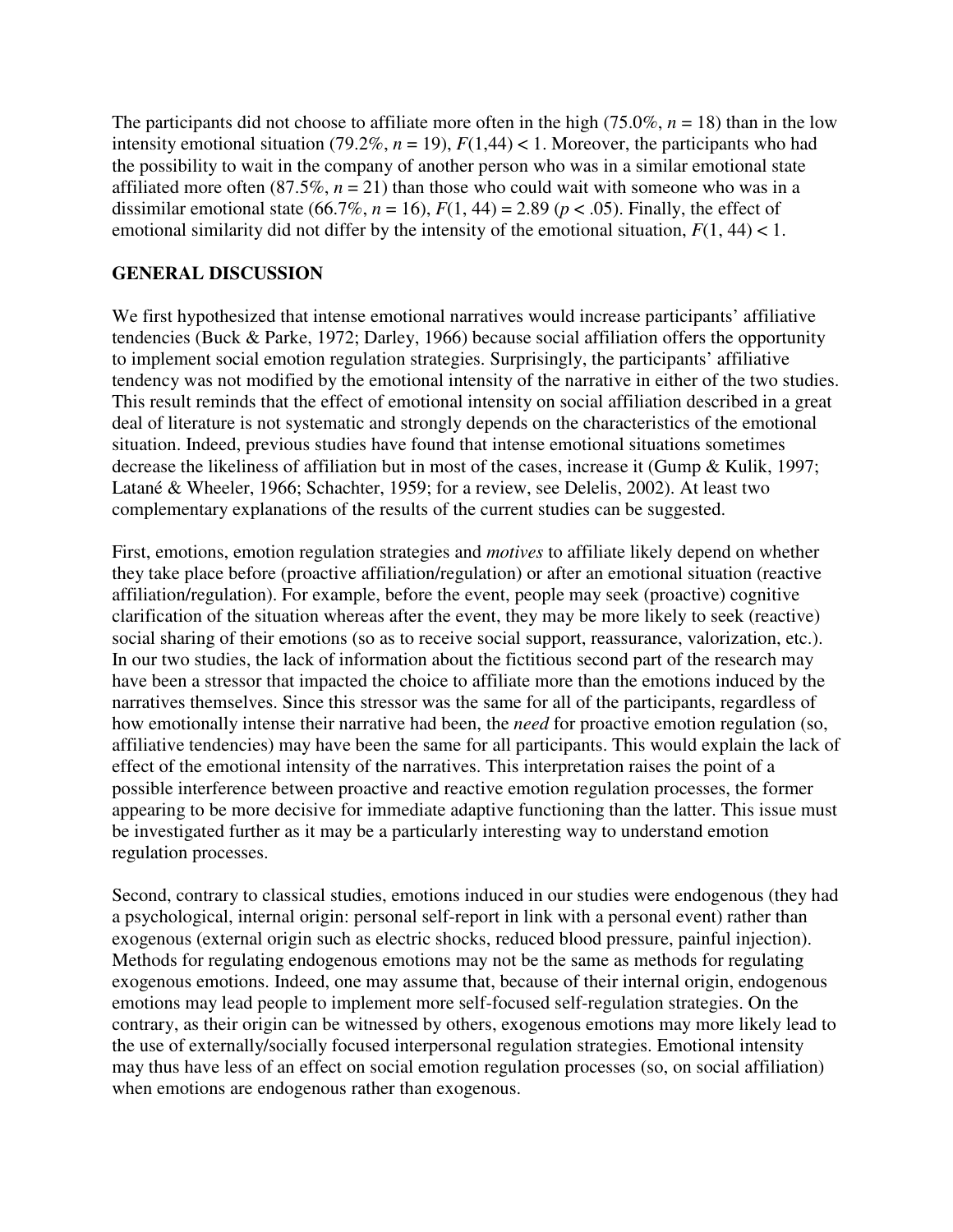We also hypothesized that affiliation tendencies induced by emotions would be directed preferentially towards people who were facing the same situation and who were reacting to the situation with similar emotions (for reviews, see Collins & Miller, 1994; Kulik & Mahler, 2000). Regardless of emotional intensity, study 1 confirmed that people prefer affiliation targets who are facing the same situation and study 2 showed that emotional similarity increases affiliation tendencies as well. Thus, the best affiliation target seems to be someone who is experiencing or has experienced both the same situation and similar emotions. This observation confirms most of the results reported in the relevant literature (see Delelis, 2002; Kulik & Mahler, 2000). The findings of the current study are not consistent with the hypothesis that people affiliate in order to distract but they comply with the assumption that social affiliation in emotional situations may be driven (among other things) by the needs for cognitive clarification of the situation (see Kulik & Mahler, 2000) and social comparison of emotions (Schachter, 1959).

According to the emotional social comparison theory (Schachter, 1959), one could assume that when all is already known about another individual's emotional reactions, there would be no reason to seek his or her presence (Gerard & Rabbie, 1961). Our results do not validate such an assumption. Indeed, affiliation rates remain high in the case of situational similarity regardless of the information people receive about their potential partner's emotional state (similar, dissimilar, study 2; no information, study 1). This result is consistent with the hypothesis that the possibility of implementing cognitive clarification is one of the benefits that people may seek when they affiliate. Indeed, when individuals know that another person did not experience the same feelings (or have no information about this) despite a similar context, social affiliation may remain informative to point out what may have been differently perceived and felt in the situation. This may help people learn how others cope with the same situation, allowing them to better predict others' future behaviors and to promote their own future adaptation to challenging situations.

Surprisingly and contrary to other observations (Darley, 1966; Gump & Kulik, 1997), situational and emotional similarities lead to affiliation even when the emotional intensity is low. Regardless of their emotional state and emotion regulation needs, people perceive benefits of affiliating with peers who share or have shared a similar experience or similar feelings. Similarity may be a source of pertinent information as well as a guarantee of a pleasant, or at least not a detrimental, social interaction (Rofé, 1984). It is informative because it enables one to gain (objective or subjective) control of the situation and the emotional disturbance, based on the advice of others. It also allows individuals to compare their reactions with the emotional display and behavioral social norms of other people (see also Skowronski, Gibbons, Vogl, & Walker, 2004), and to find a consensual manner to feel and behave in the future. It decreases the need for ulterior information and thus enhances future emotion regulations. It also promotes social adaptation and emotional convergence (Anderson & Keltner, 2004; Anderson, Keltner, & John, 2003; Hill, 1987, 1991), and thus, social integration.

Finally, a striking characteristic appears when simultaneously observing the affiliation rates presented in studies 1 and 2. In the case of situational dissimilarity, the affiliations are less numerous than in all other conditions. Therefore, the question may need to move away from the role of similarity and search for similarity in the affiliative tendency to that of their absence. While similarity in general is known as a powerful factor of global interpersonal attraction (for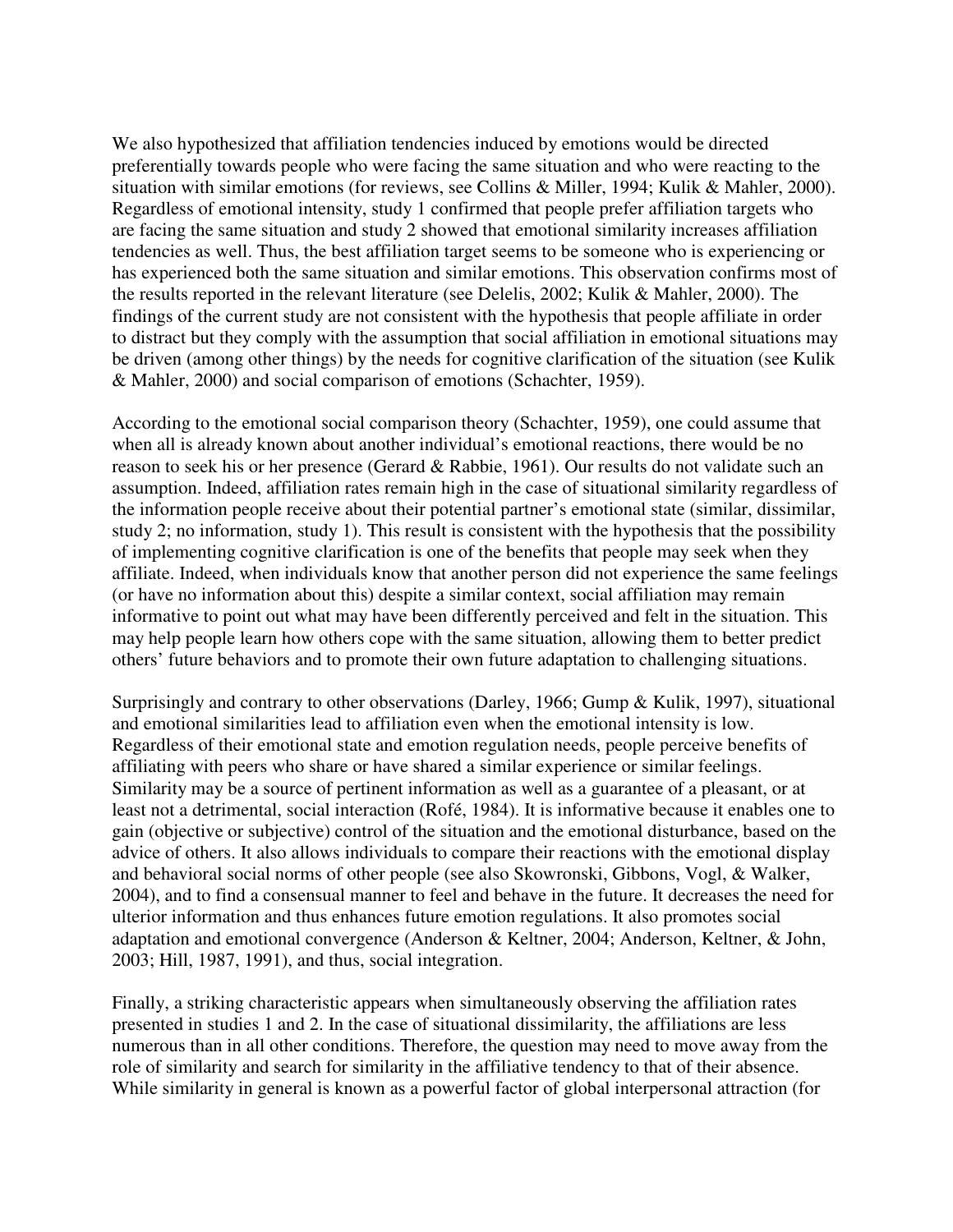instance, see Berscheid & Reis, 1998), little is known about dissimilarity and its potential role in social regulation. In other words, a challenging question for future investigations is whether a dissimilarity leads to social isolation or to a reduction in the willingness to affiliate. The results of such a study would likely depend on the characteristics of the individuals and especially on their *will* to approach or to avoid emotions. Indeed, the situational dissimilarity context is likely the most uncomfortable condition for individuals who seek an emotional approach and who, therefore, need to regulate their emotions by exchanging information about an emotional event in their life. On the contrary, dissimilarity is likely the most convenient for people who seek emotional avoidance (Rofé & Lewin, 1986) and distraction. This issue may have particularly important implications for the institutional, social or familial management of situations linked to coping with, for example, a chronic pathology, a clinical surgery or the announcement of a pathological condition (see Kulik & Mahler, 2000).

In conclusion, we believe that it is necessary to dissociate emotional and situational similarities to understand their effects on individuals' affiliative behaviors, and thus to qualify the actual role of social affiliation in emotion regulation. Future research should examine the information concerning the role and consequences of the search for others' emotional and/or situational similarity/dissimilarity on emotional experiences, emotion regulation and social adjustment. Our results appear to suggest that the emotions felt by others are important when addressing such issues. Besides, one can expect that, due to display rules (Ekman & Friesen, 1975), social affiliation may depend on the emotions that the potential partners express. These questions must be investigated further. Finally, one promising lead would be to analyze real social interactions following emotional situations in order to shed light upon that which is expressed by individuals and the emotion regulation strategies that are used. This may aid in discovering the motives and personal/social consequences of social affiliation as well as the roles of social affiliation in emotion regulation.

## **REFERENCES**

Anderson, C., & Keltner, D. (2004). The emotional convergence hypothesis. Implications for individuals, relationships, and cultures. In L. Z. Tiedens & C. W. Leach (Eds.), *The social life of emotions* (pp. 144-163). Cambridge: Cambridge University Press.

Anderson, C., Keltner, D., & John, O. P. (2003). Emotional convergence between people over time. Journal of Personality and Social Psychology, 84, 1054-1068. Berscheid, E., & Reis, H. T. (1998). Attraction and close relationships. In D. T. Gilbert, S. T. Fiske, & G. Lindzey (Eds.), *The handbook of social psychology* (4th ed., vol. 2, pp. 193-281). New York: McGraw Hill.

Buck, R. W., & Parke, R. D. (1972). Behavioral and physiological response to the presence of a friendly or neutral person in two types of stressful situations. *Journal of Personality and Social Psychology, 24*, 143-153.

Christophe, V., & Di Giacomo, J-P. (2003). Est-il toujours bénéfique de parler de ses expériences émotionnelles ? Rôle du partenaire dans les situations de partage social des émotions [Is it always beneficial to talk about one's emotional experiences? Partner's role in the situations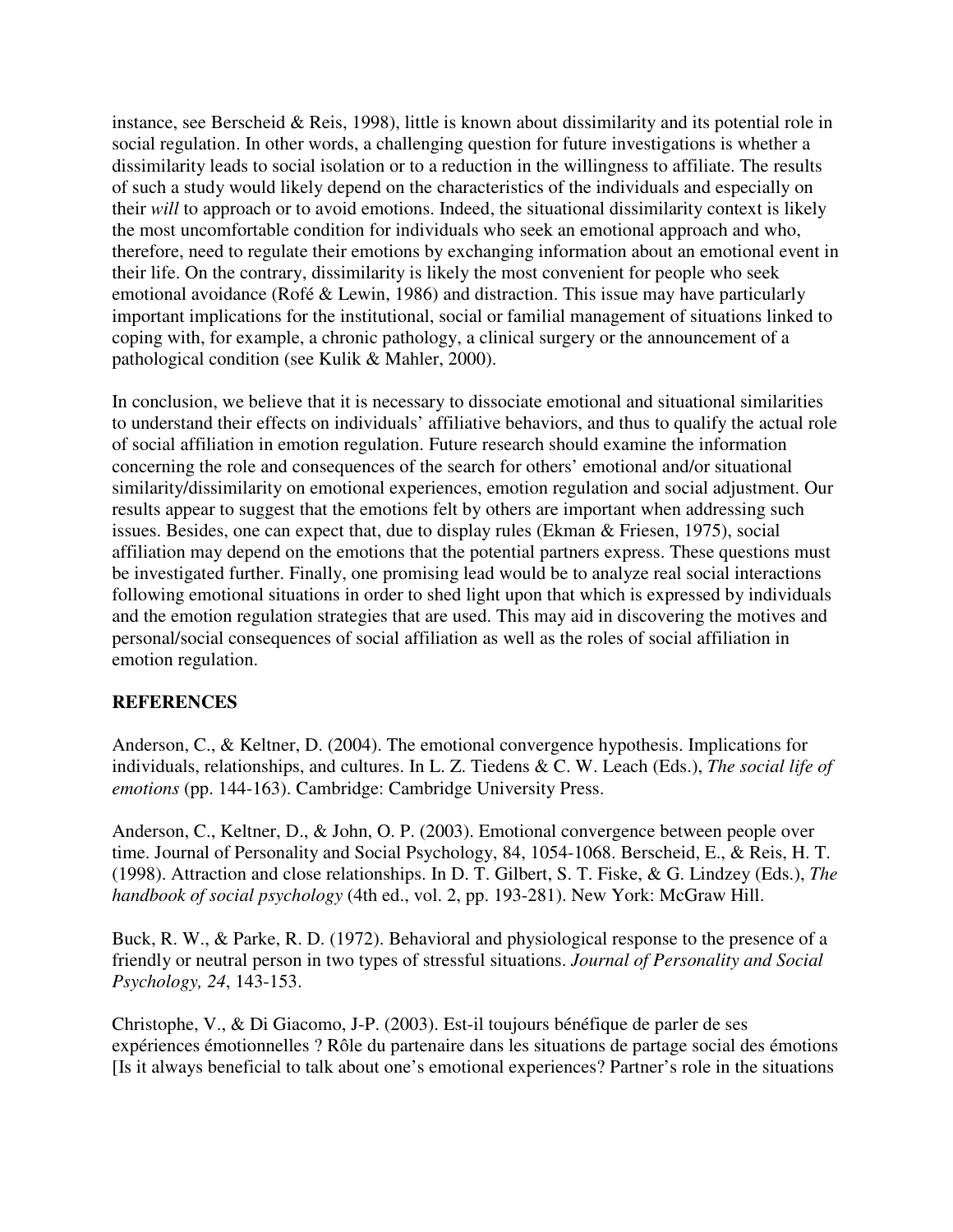of social sharing of emotions]. *Revue Internationale de Psychologie Sociale/International Review of Social Psychology, 16*, 99-124.

Collins, N. L., & Miller, L. C. (1994). Self-disclosure and liking: A meta-analytic review. *Psychological Bulletin, 116*, 457-475.

Cottrell, N. B., & Epley, S. W. (1977). Affiliation, social comparison, and socially mediated stress reduction. In J. M. Suls & R. L. Miller (Eds.), *Social comparison processes* (pp. 43-68). New York: Halsted Press.

Darley, J. M. (1966). Fear and social comparison as determinants of conformity behavior. *Journal of Personality and Social Psychology, 4*, 73-78.

Delelis, G. (2002). *Emotions et interactions sociales. L'affiliation et l'isolement comme modes de régulation personnelle et sociale [Emotions and social interactions. Affiliation and isolation as modes of personal and social regulation]*. Unpublished PhD Thesis. University of Lille 3, France.

Delelis, G. (2004). Emotions et interactions sociales : Relecture critique [Emotions and social interactions. A critical reading]. *Bulletin de Psychologie, 57*, 157-164.

Derlega, V. J., Harris, M. S., & Chaikin, A. L. (1973). Self-disclosure reciprocity, liking, and the deviant. *Journal of Experimental Social Psychology, 9*, 277-284.

Ekman, P., & Friesen, W. V. (1975). *Unmasking the face*. Englewood Cliffs, N.J.: Prentice-Hall.

Festinger, L. (1954). A theory of social comparison processes. *Human Relations, 7*, 117-140.

Frijda, N. H. (1986). *The emotions*. New York: Cambridge University Press.

Frijda, N. H. (1988). The laws of emotion. *American Psychologist, 43*, 349-358.

Gerard, H. B., & Rabbie, J. M. (1961). Fear and social comparison. *Journal of Abnormal and Social Psychology, 62*, 586-592.

Gross, J. J., & John, O. P. (2003). Individual differences in two emotion regulation processes: Implications for affect, relationships, and well-being. *Journal of Personality and Social Psychology, 85*, 348-362.

Gross, J.J., Richards, J.M., & John, O.P. (2006). Emotion regulation in everyday life. In D.K. Snyder, J.A. Simpson, & J.N. Hughes (Eds.) *Emotion regulation in families: Pathways to dysfunction and health* (pp. 13-35). Washington DC: American Psychological Association.

Gross, J. J., & Thompson, R. A. (2007). Emotion regulation: Conceptual foundations. In J. J. Gross (Ed.), *Handbook of emotion regulation* (pp. 3-24). New York: Guilford Press.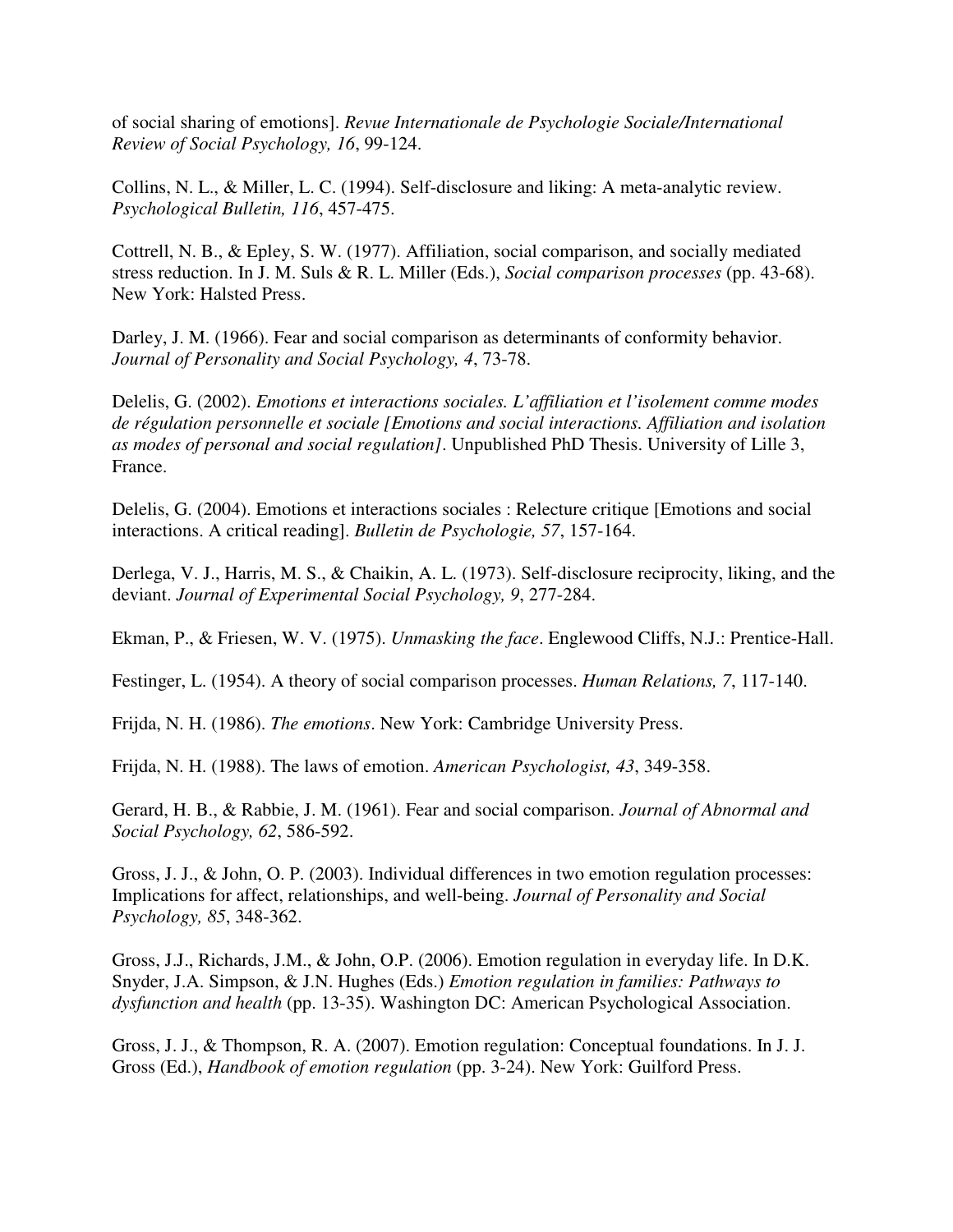Gump, B. B., & Kulik, J. A. (1997). Stress, affiliation, and emotional contagion. *Journal of Personality and Social Psychology, 72*, 305-319.

Hill, C. A. (1987). Affiliation motivation: People who need people… but in different ways. *Journal of Personality and Social Psychology, 52*, 1008-1018.

Hill, C. A. (1991). Seeking emotional support: The influence of affiliative need and partner warmth. *Journal of Personality and Social Psychology, 60*, 112-121.

Kulik, J. A., & Mahler, H. I. M. (2000). Social comparison, affiliation, and emotional contagion under threat. In J. M. Suls & L. Wheeler (Eds.), *Handbook of social comparison: Theory and research* (pp. 295-320). New York: Kluwer Academic/Plenum.

Latané, B., & Wheeler, L. (1966). Emotionality and reactions to disaster. *Journal of Experimental Social Psychology (suppl. 1.: Studies in Social Comparison)*, 95-102.

Lazarus, R. S. (1991). Progress on a cognitive-motivational-relational theory of emotion. *American Psychologist, 46*, 819-834.

Leroy, T., Delelis, G., Corbeil, M., Nandrino, J.L., & Christophe, V. (2005, June). Similarité situationnelle et similarité émotionnelle : effets sur le comportement affiliatif en situation émotionnelle [Situational similarity and emotional similarity: effects on affiliative behaviours in emotional situations]. *Paper presented at the 7ème Colloque des Jeunes Chercheurs en Psychologie Sociale,* Aix-en-Provence (France).

Oatley K., & Johnson-Laird, P. N. (1987). Towards a cognitive theory of emotions. *Cognition and Emotion, 1*, 29-50.

Rofé, Y. (1984). Stress and affiliation: A utility theory. *Psychological Review, 91*, 235-250.

Rofé, Y., & Lewin, I. (1986). Affiliation in an unavoidable stressful situation – An examination of the utility-theory. *British Journal of Social Psychology, 25*, 119-127.

Sarnoff, I., & Zimbardo, P. G. (1961). Anxiety, fear, and social affiliation. *Journal of Abnormal and Social Psychology, 62*, 356-363.

Schachter, S. (1959). *The psychology of affiliation. Experimental studies of the sources of gregariousness*. Stanford: Stanford University Press.

Schachter, S. (1964). The interaction of cognitive and physiological determinants of emotional state. In L. Berkowitz (Ed.), *Advances in Experimental Social Psychology* (vol. 1, pp. 49-80). New York: Academic Press.

Skowronski, J. J., Gibbons, J. A., Vogl, R. J., & Walker, W. R. (2004). The effect of social disclosure on the intensity of affect provoked by autobiographical memories. *Self and Identity, 3*, 285-309.